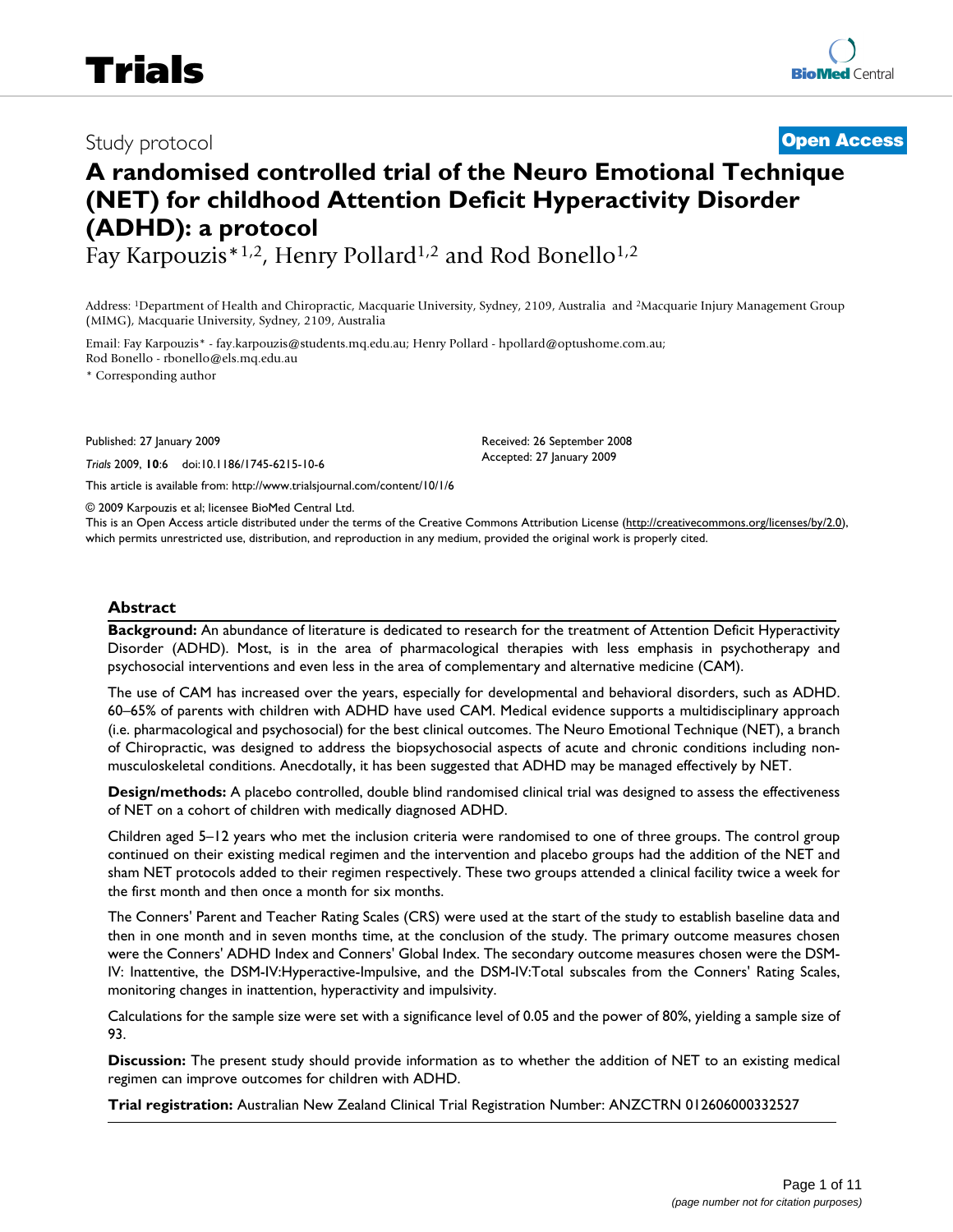### **Background**

There is an abundance of literature dedicated to research for the treatment of Attention Deficit Hyperactivity Disorder (ADHD) [1-5]. Most of this research is in the area of pharmacological therapies with less emphasis in psychotherapy and psychosocial interventions [6-8] and even less in the area of complementary and alternative medicine (CAM) [9,10].

The use of CAM therapies, has increased over the years, especially for the developmental and behavioral disorders, such as ADHD[9,11-14]. Approximately 60–65% of parents with children diagnosed with ADHD have used CAM therapies [9,11,13,15,16]. Despite varied definitions of what constitutes a CAM therapy, most definitions of CAM include chiropractic. Whilst there is a great deal of research on spinal manipulation performed by chiropractors, there are very few studies to substantiate the effect chiropractic treatment has on children with ADHD [17,18]. Most published articles are of case studies [19-21] case series [18,22,23] and small cohort studies with sample sizes ranging up to  $N = 7$  [24,25]. Of these, only three are from peer-reviewed journals [19,20,24] regardless, all of these provide a low level of evidence without the follow-up of randomised controlled trials (RCT) to substantiate findings.

Medical evidence supports a multidisciplinary approach (i.e. pharmacological and psychosocial) for children and adolescents diagnosed with ADHD for the best clinical outcomes [1,3,7,8,26-32]. In fact, certain studies have shown that the multidisciplinary approach produces additional benefits in that there is greater satisfaction amongst parents and teachers as this approach leads to lower medication dosages for these children [29,33]. It is well established that ADHD is a multi-factorial disorder, having both psychological and social components, that can have negative outcomes if not diagnosed and managed effectively [1,7,8,26,34-36].

The best clinical outcomes are produced when an integrated biopsychosocial approach is employed for children with ADHD [27,37-39]. The Neuro Emotional Technique (NET), a branch of Chiropractic, was designed to address the biopsychosocial aspects of acute and chronic conditions including non-musculoskeletal conditions [40].

Evidence suggests that 10–30% of children with ADHD who have been prescribed stimulant medications, do not show clinically significant outcomes, and others experience side-effects and need to discontinue their medications [26,31,32,41-43].

The most common side effects of stimulant medications are appetite suppression, weight loss, sleep disturbances,

irritability, stomach aches, headaches, rashes, and occasionally the development or aggravation of tics [3,6,26,29,38,41,43,44].

For these children, additional strategies need to be implemented in order to achieve a successful outcome [1,42]. Parents with children diagnosed with ADHD who have had less than satisfactory outcomes with conventional management are presenting to chiropractors looking for alternative interventions. Anecdotally, it has been suggested that ADHD may be managed effectively by NET. There are published case studies on the use of NET for conditions such as hypothyroidism [45], anovulation infertility [46], polycystic ovary syndrome [47], separation anxiety disorder [48], a case series on cancer-related traumatic stress symptoms [49] and a RCT for trigger point sensitivity in chronic neck pain sufferers [50]. However, there is no validation at this time to substantiate the use of NET for children with ADHD. As a result, the application of NET to a cohort of children with medically diagnosed ADHD is being researched. It is important to research an approach being used with a clinic population for which it was not previously designed for nor tested on. The purpose of this paper is to outline the methodology for the RCT employing the CONSORT [51,52] checklist in its design.

#### *Objectives*

The objectives of this research are to:

1. To determine whether the addition of the Neuro Emotional Technique (a new biopsychosocial intervention), to an existing medical regimen can improve clinical outcomes (i.e. reduce inattention, hyperactivity and impulsivity) for children with medically diagnosed ADHD.

2. Furthermore, to determine the responses in the short term (i.e. one month) and medium term (seven months).

### **Methods**

#### *Design*

Ethics approved, registered, interdisciplinary, placebo controlled, double blind, randomized clinical trial.

#### *Settings*

Four private clinics in Sydney, Australia.

#### *Care providers*

Four chiropractors, three male and one female volunteered their time and services to administer interventions to the participants of the study at no cost. The chiropractors had varied tertiary qualifications: one had Bachelor of Medical Sciences and a Master of Chiropractic; two had a Bachelor of Science and a Master of Chiropractic and one had Bachelor of Science and a Graduate Diploma of Chi-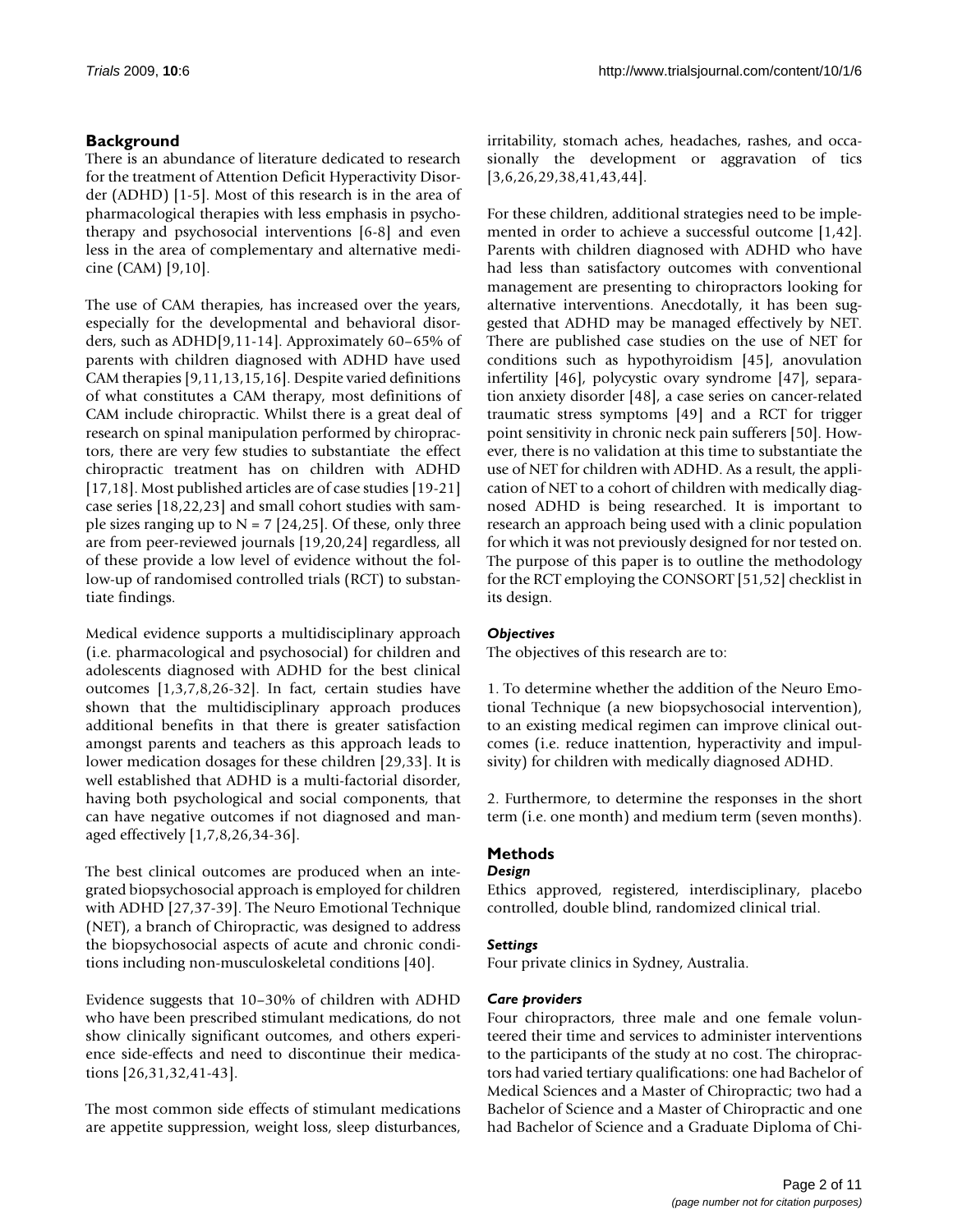ropractic. All of the chiropractors had undergone the four NET training workshops over a two year period, and had passed the certification exams in both theory and practice, and a thus were qualified as NET certified practitioners. These practitioners were chosen on the basis that they were experts in the field, were certified and agreed to abide by the study protocols.

#### *Participants*

Parents were initially screened on the phone, and their children were included in the study if inclusion criteria were met. Inclusion criteria comprised: children aged between 5–12 years; children with a medical diagnosis of ADHD for minimum of 2 months, diagnosed by Pediatrician, Psychiatrist or Clinical Psychologist; informed verbal and written consent from parents and participants; children currently undergoing any interventions (pharmacological, psychosocial therapy, educational, occupational therapies etc) or children with the diagnosis of ADHD who have not undergone any treatment; and children who presented with the following comorbid disorders – Conduct Disorder, Oppositional Defiant Disorder, Learning Disabilities, and Anxiety Disorders. Any children who did not meet the inclusion criteria, or who met the exclusion criteria were excluded from the study. Exclusion criteria comprised: A diagnosis of Language difficulties, Mood Disorders (eg. Depressive Disorder or Bipolar Disorder), Communication Disorder, mutism, Pervasive Developmental Disorder (eg. Autism or Asperger's Disorder), Psychosis, profound deafness and other physical or mental disabilities that would prevent participants interacting physically and verbally with the care provider during the consultation; any changes in medications during the course of the study, and any child or parent who had previously undergone any NET treatment.

#### *Measures*

The Diagnostic and Statistical Manual of Mental Disorders ADHD diagnostic criteria [53,54] were used by the participants' Pediatricians and Clinical Psychologists to establish a diagnosis. The reliable and validated Conners' Parent Rating Scales-Revised Long Version (CPRS-R:L) and Conners' Teacher Rating Scales-Revised Long Version (CTRS-R:L) [55-59] were used pre and post intervention.

The ratings scales were administered pre-intervention to establish baseline data, and were used as outcome assessments to measure the intervention effects at the end of the first month and at the conclusion of the study i.e. in seven months. Of the 14 subscales described in the CPRS-R:L and the 13 subscales described in the CTRS-R:L, two were chosen as primary outcome measures (POMs) and three were chosen as secondary outcome measures (SOMs). Primary outcome measures included Conners' ADHD Index and Conners' Global Index Total subscales H and K respectively. The secondary outcome measures included DSM-IV:Inattentive, DSM-IV:Hyperactive-Impulsive and DSM-IV:Total, subscales L, M, and N respectively.

#### *Primary Outcome Measures*

The Conners' ADHD Index is used to distinguish ADHD children from non-clinical children, and is considered a good screening tool [55,59]. The Conners' Global Index (CGI) is valuable in assessing general psychopathology and for monitoring treatment effectiveness and changes over time. It is sensitive to treatment changes for repeated measures [55,56]. It reflects general behavioral problems, including hyperactivity and attentional difficulties.

#### *Secondary Outcome Measures*

The DSM-IV:Inattentive subscale was chosen as it has a correlation with the DSM-IV diagnostic criteria for the Inattentive Subtype of ADHD, and focuses on the symptom of inattention. The DSM-IV:Hyperactive-Impulsive subscale was chosen as it has a correlation with the DSM-IV diagnostic criteria for the Hyperactive-Impulsive Subtype of ADHD, and focuses on the symptoms of hyperactivity and impulsivity. The DSM-IV:Total subscale was chosen as it has a correlation with the DSM-IV diagnostic criteria for the Combined Subtype of ADHD, and focuses on all core features of ADHD (i.e. inattention, hyperactivity and impulsivity) [55].

#### *Treatment allocation*

Eligible participants were randomly allocated to one of three groups A, B, & C (i.e. group A-sham, group B-treatment, and group C-control). The "QuickCalcs" program from the GraphPad Software [60] was used to randomly sequence 150 numbers (repeated 1×) into the three groups.

Each number and its randomised letter (A, B, or C) were placed in an opaque envelope. Each envelope was numbered consecutively from 1–150.

As each parent called to have their child screened they were allocated the next consecutive number once they were eligible, so that eligible participant no. 1 was allocated to envelope no. 1, etc. The screener was unaware of the sequence of group allocation at the time of screening, hence allocation was concealed at time of recruiting.

#### *Blinding*

Participants were blinded as to which intervention group they were allocated to, in an attempt to control for the Hawthorne Effect. Parents and teachers were blinded to which intervention group the children were allocated to, in an attempt to minimize rater bias when completing rating scales i.e. CPRS-R:L and CTRS-R:L. The registered Psychologist and the Clinical Psychologist were blinded as to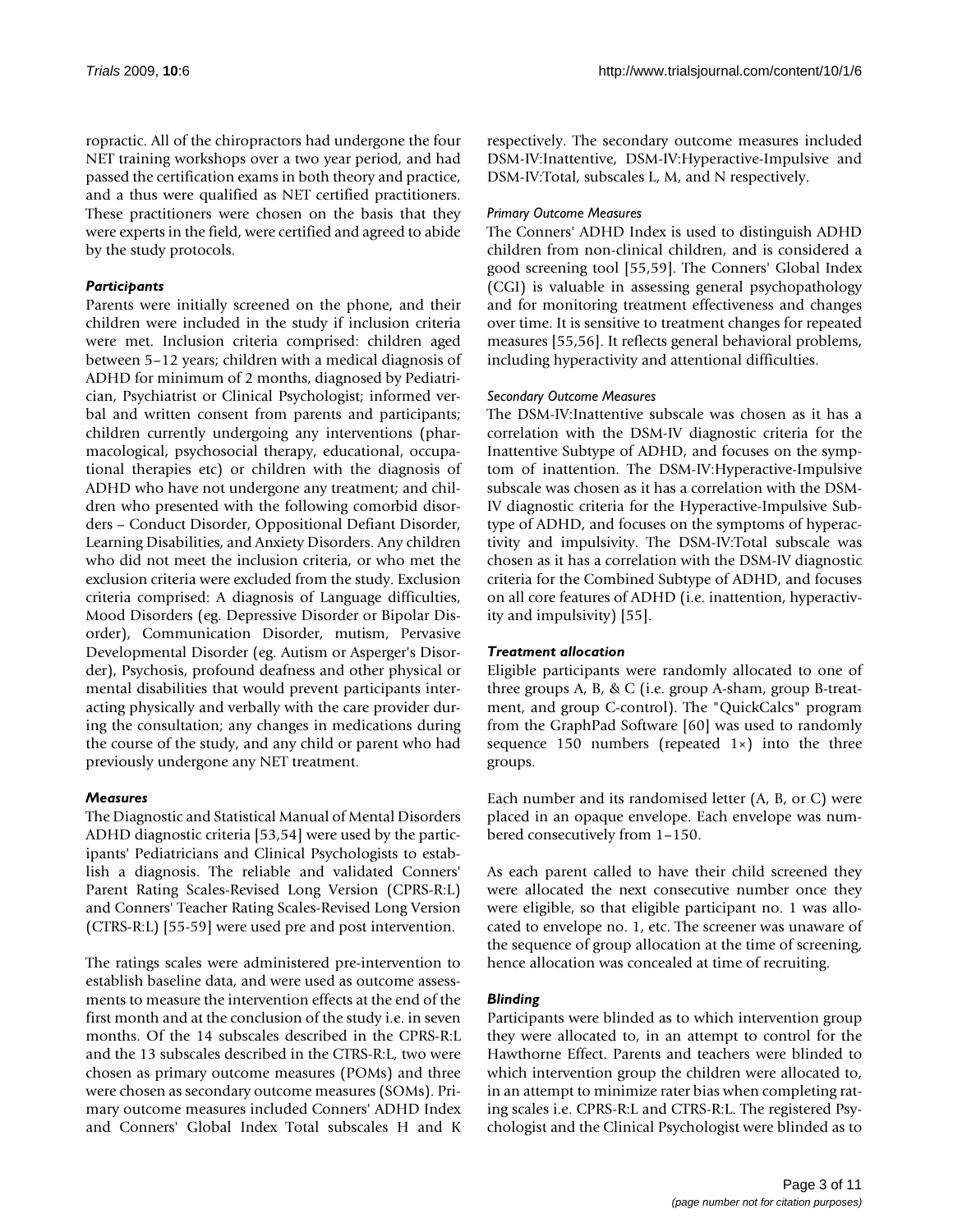which group participants were allocated to, in order to minimize bias when scoring and interpreting the data from the CPRS-R:L and CTRS-R:L.

The NET practitioners were not blinded in this study as they needed to know which participants were receiving which intervention, i.e. treatment versus sham protocol. The parents of the control group were also aware that their children were in the control group awaiting treatment at the completion of the study.

#### *Sample size justification*

Calculations for the sample size were set with a significance level of 0.05 and the power of 80%.

As there are no prior studies conducted in the area of chiropractic or NET for an ADHD cohort, for power analysis purposes a SD of 6.7 was adopted based on data from Shortt [61], yielding a sample size of 63. The value of 6.7 for power testing is supported by findings from a paper on the meta-analysis of RCTs in ADHD responses to atomoxetine using the CRS [62]. This study revealed an average SD score of 6.7, which is consistent with the SD found in the Shortt data [61]. In a meta-analysis of psychotherapy dropouts the mean attrition rate was 46.86% [63,64]. Based on this drop-out rate it was prudent to increase the sample size by this figure, increasing it from 63 to n = 93.

#### *Recruitment*

Recruitment for the study commenced in July 2006 and the first participant was enrolled in August 2006 and the last participant completed the study in March 2008. Each participant that qualified and was enrolled into the study and had their own start date, hence the staggered starts and as a result the study took 17 months to complete.

#### *Withdrawals*

As part of the phone screening and the informed consent forms the parents of the participants were advised that they were free to withdraw their child/children from the study at any stage without any consequences.

#### *Protocol*

Group A, the sham group, continued with their existing program and the sham protocol was added to their regimen. Group B, the treatment group, continued with their existing program and the NET protocol was added to their regimen. The participants in groups A and B attended a clinical facility for the first month and received eight treatments (two treatments per week) for approximately 15– 20 minute sessions. Then, they were scheduled for another six treatments over the next six months (i.e. one treatment per month). Group C, the control group, consisted of children who continued with their existing ADHD treatment regimen as prescribed by their pediatrician, clinical psychologist and/or medical doctor.

#### *Neuro Emotional Technique (NET) protocol Definition of NET*

NET is a methodology of finding and removing Neuro Emotional Complexes (NECs). A NEC is defined as a subjective maladaptation syndrome adopted by the organism in response to a real or perceived threat to any aspect of its survival [40]. NET has been described as a treatment designed to address negative distressing stimuli, by removing these patterns by accessing the nervous system via stimulation of the spine.

Walker [40] described NET as a 15 step (Figure 1), multimodal system that integrates the principles of several health modalities, including cognitive behavioural psychology principles, traditional Chinese pulse assessment, acupuncture theory and the feedback technique called muscle testing.

Muscle testing is non-invasive system of evaluating the function of the body [65]. NET protocol uses muscle testing throughout the procedure as an indicator for physiologic reactivity to a protocol of statements designed to challenge the cognitive recall of stimuli under contemplation [66].

NET is a system that evaluates structural, emotional, and chemical (i.e. toxic and nutritional) aspects of a patient's health and wellbeing using the manual muscle testing procedure as a diagnostic guide. Emphasis must be made that for the purpose of this study, the emotional aspects were the only issues addressed, investigating whether ones "emotional reality" affected one's mental wellbeing and behaviour patterns.

#### *NET protocol*

Firstly, the participants were evaluated for a healthy deltoid muscle, capable of resisting the testing pressure of the practitioner. The participants were seated, and asked to raise their arm 90 degrees to their body, keeping their elbow straight. Pressure was applied to the participant's wrist, whilst they were asked to "hold strong", (i.e. resist pressure). A practice trial was conducted to familiarize the participants with muscle testing procedure (MTP). This MTP has shown good inter-examiner reliability [67].

The participants were asked to make the following statement, "I'm OK, keeping still."

If MTP to this statement tested weak, it is said that the participant is non-congruent with that concept.

Next, the participants were asked to continually repeat that statement whilst the practitioner continued the MTP with one hand and with the other hand palpated the different meridian access points (MAPs) on the participant's body. Each MAP is considered to be a specific skin point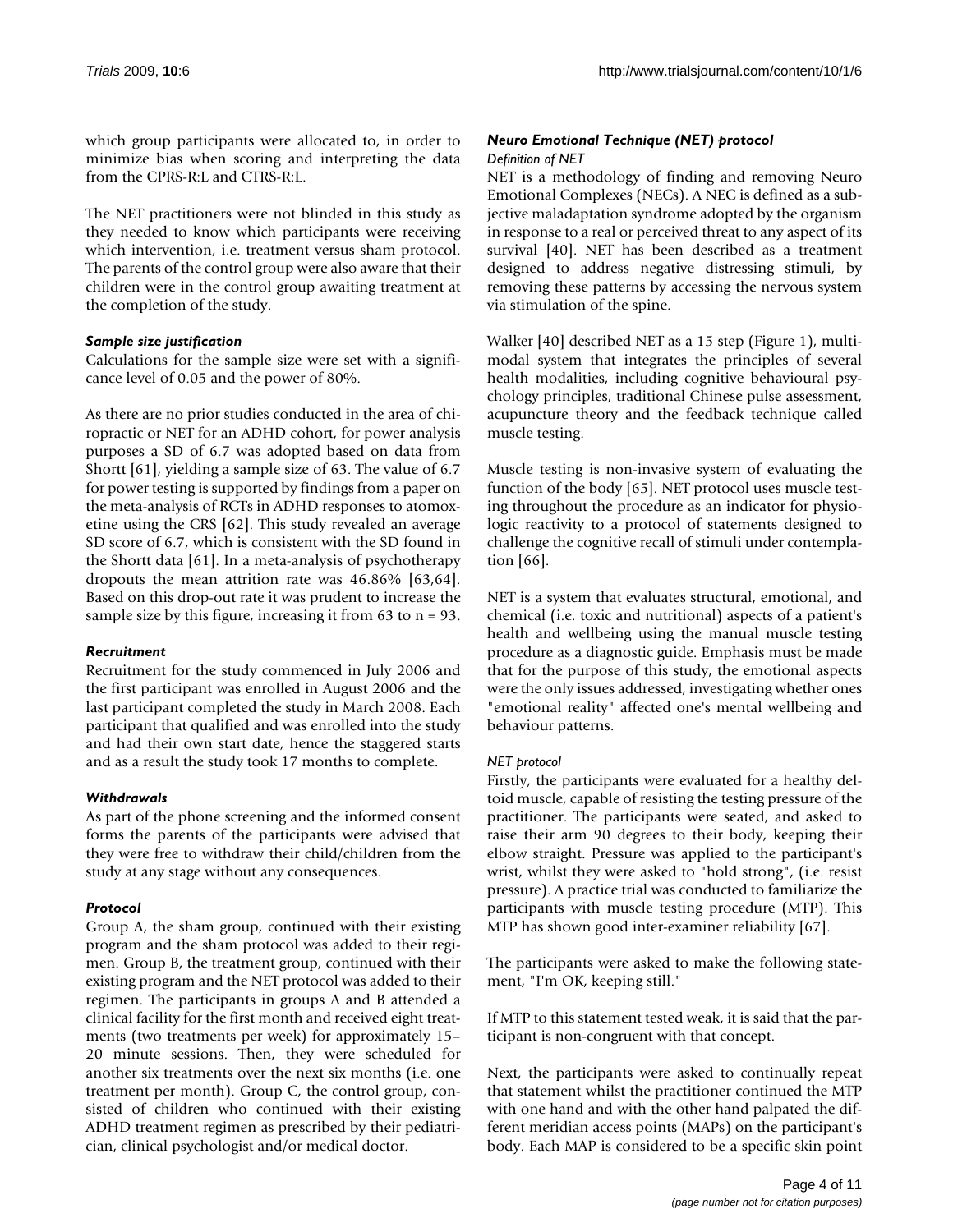

#### **Figure 1 15-step NET protocol**.

which, based on acupuncture theory is associated with certain emotions [68]. (Figure 2 and 3)

When the participants tested strong to the statement and a MAP, it was considered that there was an emotional component related to their problem.

The practitioner continued to explore the psychosomatic connection by making a series of statements. Using the MTP the concept of an "original event" was being investigated. The current "emotion" was related to a past event by the asking of "when, where, and who" questions. This was done to uncover why there appeared to be retained conditioned response to a previous stressful event.

The untested theory of NET suggests that the stimuli associated with the original event become associated via a process of Pavlovian conditioning, and are then reproduced through a process of repetition compulsion.

The participants were provided a statement that connected past and present events relating to their "emotion". If the MTP using this statement, tested weak, it indicated that the problem had been recalled.

Next, the participants were asked to contemplate the original event and associated feelings in the conscious mind, and were given kinaesthetic stimulation of spinal segments. The conscious recall of past events with the association of normalised stimuli is theorised to condition the original event with positive stimuli. This is believed to break the cycle of the conditioned (learnt) response by reactivating the original negative event and it's ongoing repetition and pairing it with a competing somatic stimulus.

Lastly, the practitioner retested the participant by using MTP to check the original statement "I'm OK keeping still". When the MTP tests strong, this indicates the participant is now congruent with that statement.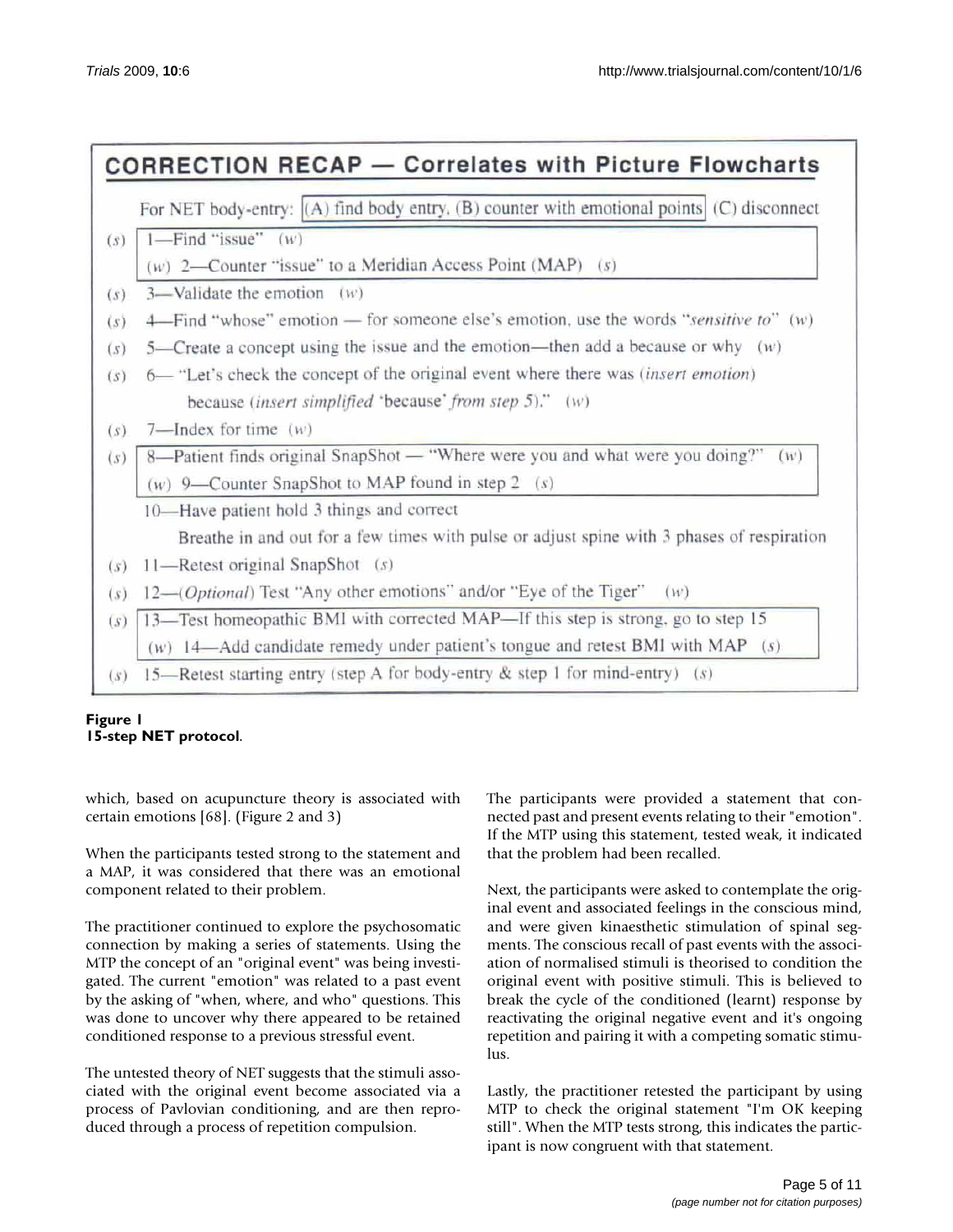

**Figure 2 NET Body Meridian Access Points (MAPs)**.

This procedure was repeated using 16 different referential statements. During the first month of treatment two referential statements per visit were used and tested. If the MTP tested weak, implying the participant was not congruent with the concept in that particular statement, then the NET protocol ensued. Please see Table 1 for a complete list of statements used. The statements were designed by the primary investigator in consultation with an expert NET practitioner and the study supervisors using the DSM-IV criteria which are used to diagnose ADHD and coupled them with the standard 15 step NET protocol (Figure 1), designed by Walker [40]. Another explanation of this protocol is described in a study published by Bablis and colleagues [50].

#### *Sham NET protocol*

The sham protocol was designed to mimic the real NET treatment protocol, however without the therapeutic benefits. The sham protocol incorporated the MTP throughout the procedure, with different sets of statements and tapping on the back. The set of statements used were not related to the treatment protocol, but instead used for testing of congruent and non-congruent reactions to statements like, " my name is John" and then "my name is Robert" i.e. the child's name first then another name. See Table 2 for a complete list of the first Sham protocol. In total eight different sham protocols were designed with different lists of referential statements.

#### *Risks*

As there are no known side effects and there have not been any reports of adverse reactions to the NET protocol, we do not anticipate that any participants will be exposed to any unnecessary risks. However, in the event that a child becomes emotionally distressed during the protocol, the procedure will be terminated. Support counselling will be offered by qualified psychotherapists and counsellors for the child at no expense to the parents. These professionals have all been approved for the study by the university Ethics Committee and have also undergone background screening and have been approved to work with children.

#### *Ethics review*

The trial protocol was reviewed by the Macquarie University Human Ethics Committee (Sydney, Australia) and was granted Human Ethics Approval (HE26AUG2005- M04261). As a prerequisite to conducting research with children, the Ethics committee required all those involved with the study undergo background screening as part of the "Working With Children Check". All those involved in the study were approved and ethics was granted.

Furthermore, as part of this study, an application was made to the Department of Education and Training and a State Education Research Approval was granted (SERAP #06.350). This enabled the researchers to send questionnaires to the teachers of the participants of the study.

#### *Informed consent*

All of the parents of the participants were issued with two copies of the informed consent forms (one to keep and one to return to the university). The informed consent form conveyed the following information: the names of the chief investigator, the supervisors and the four practitioners administering the interventions; the name of the university and the department conducting the research; a brief description of the control, treatment and sham groups; the duration of the study; the questionnaires used; the Ethics approval and contact details of the Ethics officer; the right to withdraw their child at any time; in the event a child becomes distressed the back-up counselling services available; the involvement of teachers; and the fact that the results of the study will be disseminated via conferences and publications whilst maintaining the children's privacy.

#### *Analysis*

Demographic and baseline characteristics of participant variables will be compared between the three randomised groups using the Restricted Maximum Likelihood (REML) in GenStat 10<sup>th</sup> Edition [69].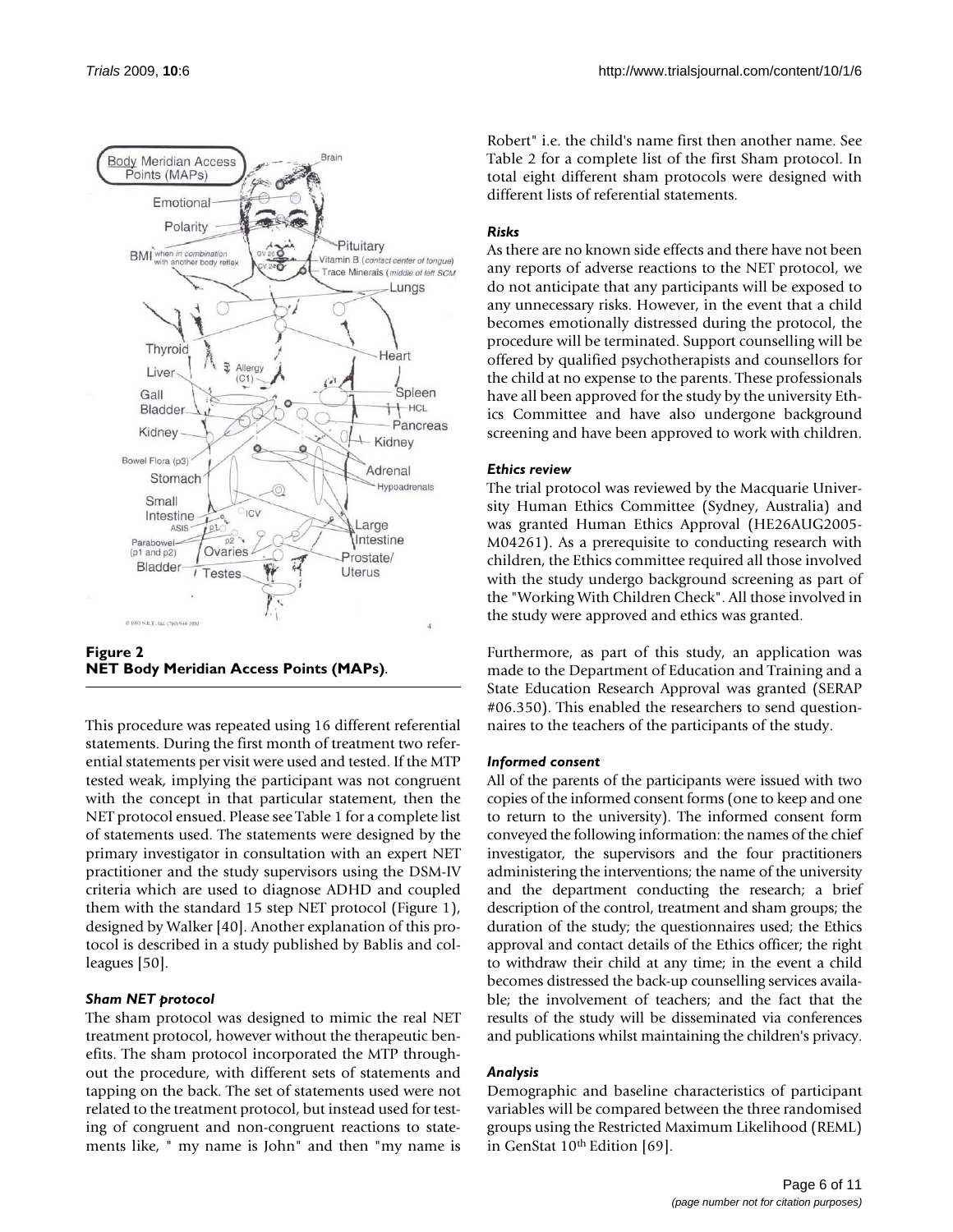| Organ/<br>Meridian                                  | Ridler+ TBM#<br>Sequences               | $90%$ ers                           | $10%$ ers<br>Emotions do not cross solid lines                                                                                                                                                     | <b>NET Remedies<sup>1</sup></b> |  |
|-----------------------------------------------------|-----------------------------------------|-------------------------------------|----------------------------------------------------------------------------------------------------------------------------------------------------------------------------------------------------|---------------------------------|--|
| Stomach<br><b>Spleen</b><br><b>Pancreas</b>         | T 8.10.12<br>T1, 5, 9<br>T <sub>5</sub> | Over sympathetic<br>Low self-esteem | Disgust, expanded importance of self,<br>obsession, egotistic, despair, nervous, stifled<br>Lives through others, over concern,<br>hopelessness, lack of control over events,<br>worried, distrust | EARTH<br>Remedy                 |  |
| Large<br>Intestine                                  | L5                                      | Dogmatically<br>positioned          | Crying, compelled to neatness, defensive                                                                                                                                                           | <b>METAL</b>                    |  |
| Lung                                                | Left - T1, 8, L2<br>Rt - T2, 9, L3      | Grief                               | Sadness, yearning, cloudy thinking, anguish                                                                                                                                                        | Remedy                          |  |
| <b>Bladder</b>                                      | L5                                      | Paralyzed will                      | Miffed, timid, inefficient, wishy-washy,<br>comme ci-comme ca                                                                                                                                      | <b>WATER</b><br>Remedy          |  |
| Kidney                                              | T1, 5, 8                                | Fear                                | Dread, bad memory, contemplated,<br>impending doom                                                                                                                                                 |                                 |  |
| Gall<br><b>Bladder</b>                              | T <sub>4</sub>                          | <b>Resentment</b>                   | Galled, stubborn, emotionally repressed,<br>depressed, indecisive                                                                                                                                  | <b>WOOD</b><br>Remedy           |  |
| Liver                                               | T2, 5, 8                                | Anger                               | Irrationality, frustration, aggression                                                                                                                                                             |                                 |  |
| Small<br>Intestine                                  | L <sub>5</sub>                          | Lost.<br>Vulnerable                 | Abandoned, deserted, absent mindedness,<br>insecurity, profoundly deep unrequited love                                                                                                             | <b>FIRE</b><br>Remedy           |  |
| Heart                                               | T2, 8, 12                               | <b>Frightfully</b><br>overjoyed     | Abnormal (inappropriate) laughing, lack of<br>emotion, rapid mannerisms and speech, talkative                                                                                                      |                                 |  |
| <b>Thyroid</b><br><b>Adrenals</b>                   | C1, 4, 7<br>T7, 9, 11                   | Muddled<br>instability              | Paranoia, muddled thinking, emotional<br>instability, up and down, can't figure it out                                                                                                             | <b>FIRE</b><br>Remedy           |  |
| <b>Prostate</b>                                     | L5                                      |                                     |                                                                                                                                                                                                    |                                 |  |
| <b>Testicles</b><br><b>Ovaries</b><br><b>Uterus</b> | Bilat. S.I. joints,<br>L3, 5,<br>Coccyx | Non-thinking,<br>Non-emotive        | Depleted, suppressed, sluggish memory,<br>vivid dreaming                                                                                                                                           | <b>FIRE</b><br>Remedy           |  |
| Pituitary                                           | C2, 5, T1                               |                                     |                                                                                                                                                                                                    |                                 |  |
| Governing<br>Vessel 26                              | T3, 6                                   | <b>False pride</b>                  | Arrogance, disdain, disdainfulness, haughtiness,<br>loftiness, false self-assuredness                                                                                                              | <b>VISCERAL</b>                 |  |
| Conception<br>Vessel 24                             | T3, 6                                   | Shame                               | Humiliation, disgrace, dishonored, infamy,<br>embarrassment, awkwardness, confusion,<br>bashfulness, self-consciousness, mortification<br>wounded pride, bullied                                   | POLARITY<br>Remedy              |  |
| 2001 N.E.T. Inc. 760-944-1030                       |                                         |                                     | +Robert Ridler, D.C.                                                                                                                                                                               | #Victor Frank, D.C.             |  |

# Simplified N E T<sup>™</sup> Master Chart

Simplified Master NET Chart outlining Meridians/Or **Figure 3** gans; Subluxation sequences; Emotions; NET Remedies **Simplified Master NET Chart outlining Meridians/Organs; Subluxation sequences; Emotions; NET Remedies**.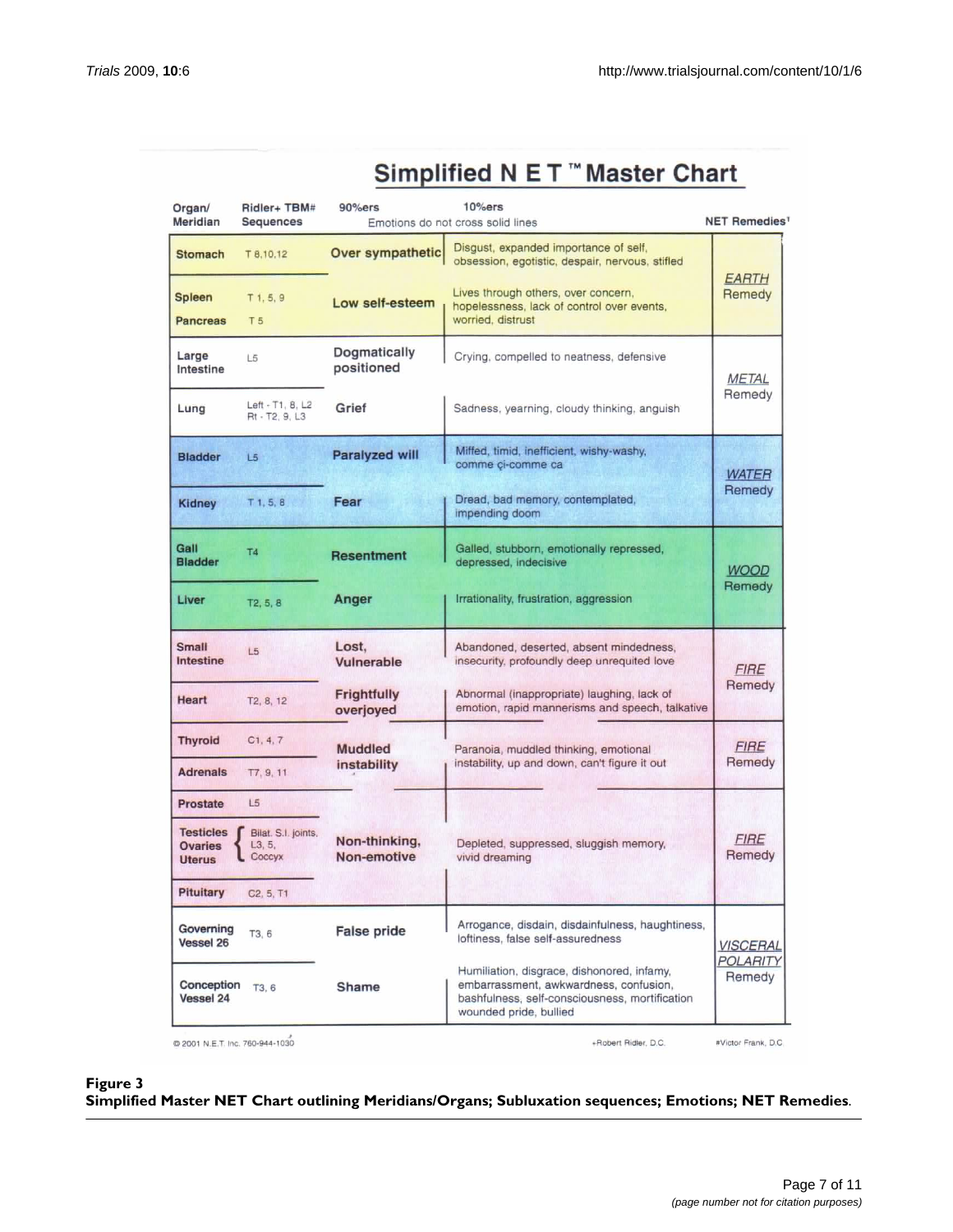#### **Table 1: List of referential statements used in NET protocol for treatment group B.**

| <b>Referential statements</b>       | Muscle testing procedure (MTP) |                                  |  |
|-------------------------------------|--------------------------------|----------------------------------|--|
|                                     | Non-congruent (weak muscle)    | <b>Congruent (strong muscle)</b> |  |
| I'm OK having ADHD                  |                                |                                  |  |
| I'm OK keeping still                |                                |                                  |  |
| I'm OK listening to authority       |                                |                                  |  |
| I'm OK waiting my turn              |                                |                                  |  |
| I'm OK thinking one thing at a time |                                |                                  |  |
| I'm OK thinking before doing        |                                |                                  |  |
| I'm OK remembering what I'm told    |                                |                                  |  |
| I'm OK finishing what I start       |                                |                                  |  |
| I'm OK doing homework               |                                |                                  |  |
| I'm OK doing class work             |                                |                                  |  |
| I'm OK listening to the teacher     |                                |                                  |  |
| I'm OK doing school work            |                                |                                  |  |
| I'm OK thinking before talking      |                                |                                  |  |
| I'm OK staying in my seat           |                                |                                  |  |
| I'm OK having quiet time            |                                |                                  |  |
| I'm OK going to sleep at bedtime    |                                |                                  |  |

The primary analysis will compare outcomes for each primary and secondary outcome measure between the three groups (treatment, sham and control) using the Restricted Maximum Likelihood (REML) in GenStat 10th Edition [69], to estimate treatment effect with 95% CI. REML is a method for fitting mixed linear models (the models for ANOVA being special cases) which can produce unbiased (or less biased) estimates of variance and covariance parameters. This is a relatively new and powerful technique that allows for data sets that are unbalanced, have missing values, have treatments with unequal variances and/or have correlated error terms [70].

An intention-to-treat (ITT) analysis will be undertaken of the one month and seven month data from the CPRS-R:L and CTRS-R:L for the participants who commenced the study but did not complete.

#### **Discussion**

We have a presented the design and the protocol for the RCT of NET for childhood ADHD. The participants of this study will have NET added to their existing medical regimen (pharmacologic and/or psychosocial) and will be monitored for changes in their outcomes (i.e. inattention, hyperactivity and impulsivity) in the short term (one month) and medium term (7 months). Completion of this trial will help provide the answer to the question "does chiropractic (NET) have a role to play in the management of children with ADHD?" Results of this RCT will be disseminated at the completion of the study.

#### **Abbreviations**

NET: Neuro Emotional Technique; ADHD: Attention Deficit Hyperactivity Disorder; CAM: Complementary and Alternative Medicine; CONSORT: Consolidated Standard of Reporting Trials; DSM-IV: Diagnostic and Statistical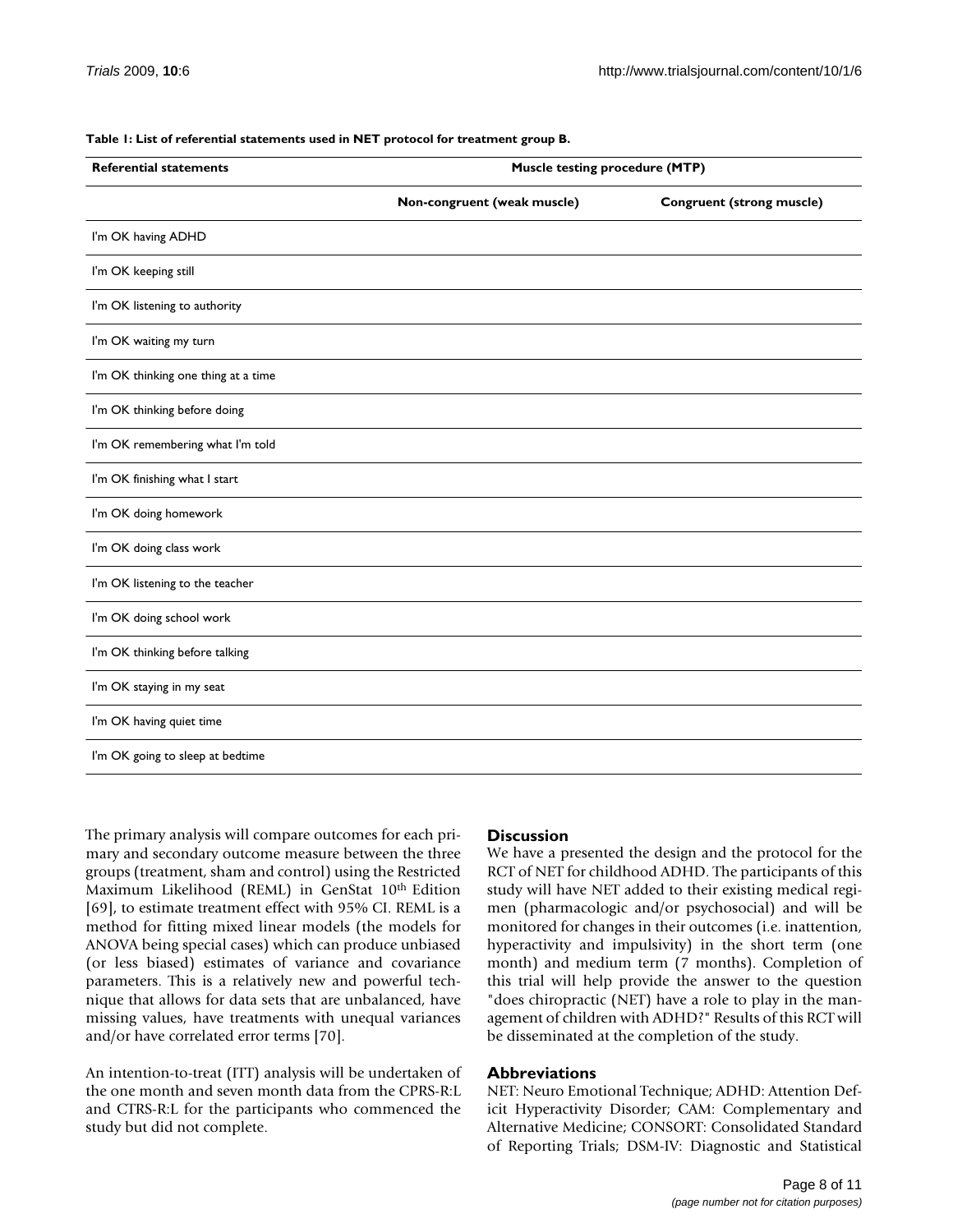**Table 2: List of referential statements used in sham protocol for sham group A.**

| Referential statements for sham                               | <b>Muscle Test</b> |               |
|---------------------------------------------------------------|--------------------|---------------|
|                                                               | Weak               | <b>Strong</b> |
| My name is  (insert child's name)                             |                    |               |
| My name is  (make up wrong name)                              |                    |               |
| My age is  years (insert child's age)                         |                    |               |
| My age is  years (insert wrong age)                           |                    |               |
| I live in  (insert child's suburb)                            |                    |               |
| I live in  (insert wrong suburb)                              |                    |               |
| Today is  (insert the name of today)                          |                    |               |
| Today is  (insert the wrong day)                              |                    |               |
| My hair colour is  (insert colour of child's hair)            |                    |               |
| My hair colour is  (insert wrong colour of child's hair)      |                    |               |
| My eye colour is  (insert colour of child's eyes)             |                    |               |
| My eye colour is  (insert wrong colour of child's eyes)       |                    |               |
| I am in  class at school (insert child's class)               |                    |               |
| I am in  class at school (insert wrong class)                 |                    |               |
| I go to  (insert name of child's school)                      |                    |               |
| I go to  (insert name of wrong school)                        |                    |               |
| My teachers name is  (insert name of teacher)                 |                    |               |
| My teachers name is  (insert wrong name of teacher)           |                    |               |
| My favourite sport is  (insert name of favourite sport)       |                    |               |
| My favourite sport is  (insert name of wrong sport)           |                    |               |
| My favourite subject at school is  (insert favourite subject) |                    |               |
| My favourite subject at school is  (insert wrong subject)     |                    |               |
| My worst subject at school is  (insert worst subject)         |                    |               |
| My worst subject at school is  (insert different subject)     |                    |               |
| My best friend is  (insert name of best friend)               |                    |               |
| My best friend is  (insert wrong name)                        |                    |               |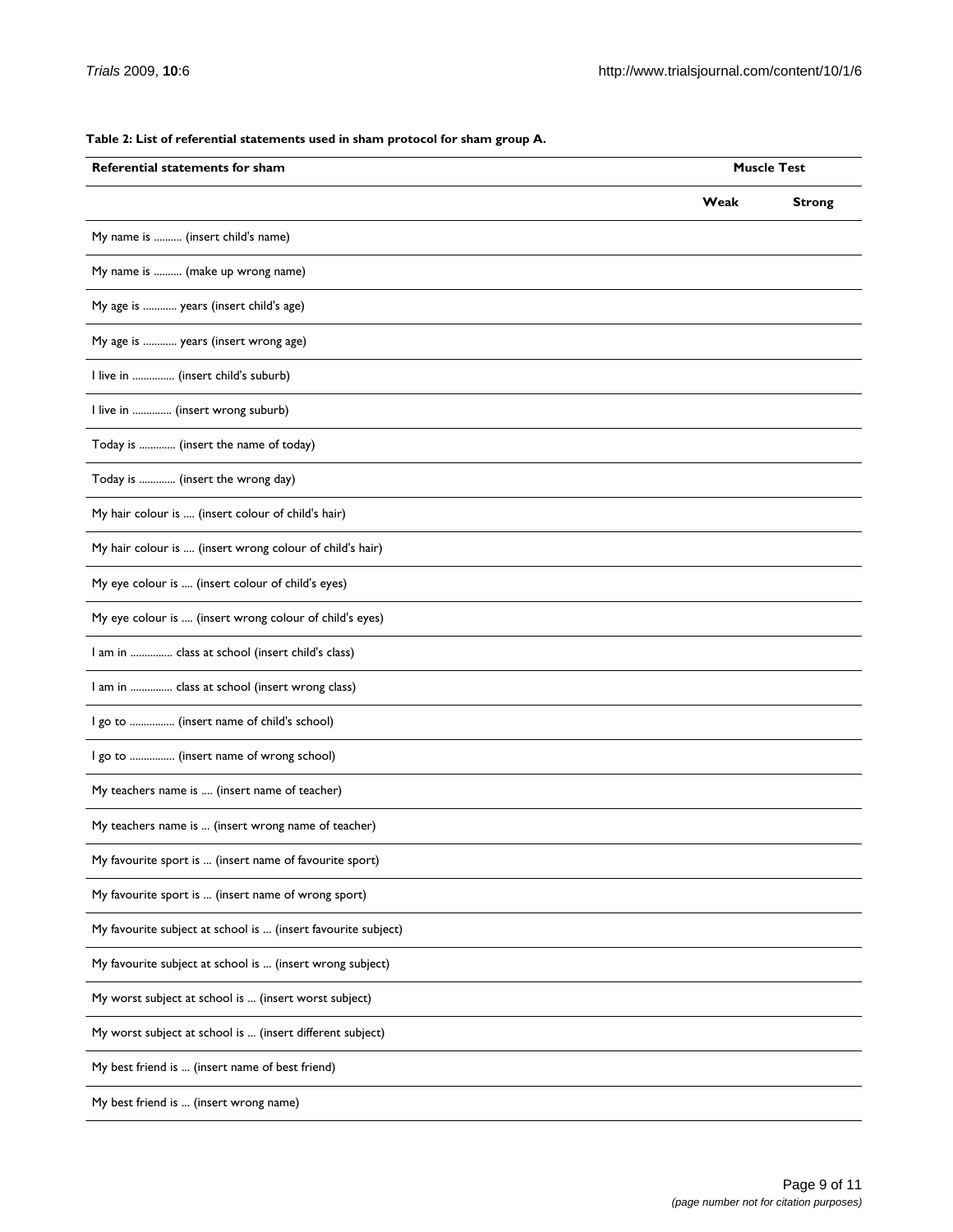Manual of Mental Disorders 4th Edition; CRS: Conners' rating Scales; CPRS-R:L: Conners' Parent Rating Scale Revised Long Version; CTRS-R:L: Conners' Teacher Rating Scale Revised Long Version; POMs: Primary Outcome Measures; SOMs: Secondary Outcome Measures; CGI: Conners' Global Index; CBT: Cognitive Behavioral Therapy; NECs: Neuro Emotional Complex; MTP: Muscle Testing Procedure; SERAP: State Education Research Approval; ANOVA: Analysis of Variance; ITT: Intention-to-Treat Analysis; CI: Confidence Intervals; RCT: Randomized Controlled Trial.

#### **Competing interests**

No funding was received for this study or for the preparation of this manuscript.

The chief investigator FK and secondary supervisor RB declare that they have no competing interests.

The primary supervisor HP is a part-time employee of the ONE (Our Net Effect) Foundation, which is the research arm of NET and a non-profit organisation. The organisations interests relate to establishing natural healing as standardised care through NET research, education and public service.

#### **Authors' contributions**

FK conceived the research project.

FK, HP, and RB designed the study.

FK designed and tailored the protocol for the ADHD cohort.

All authors contributed to the writing of the manuscript.

All authors read and approved the final manuscript.

#### **Acknowledgements**

This study was made possible by the four NET certified chiropractors who contributed their time and expertise in administering the interventions to the study participants for free (Gerald Vargas, Alison Griffiths, Bill Stathoulis and Rick Schlederer). Steve Osbourne of NET Australia contributed the NET brochures which explained NET in laymen's terms for the parents of the participants. Peter Bablis NET certified chiropractor who acted as an advisor on the NET protocol for this study.

#### **References**

- Dulcan M, Dunne J, Ayers W, Arnold V, Benson R, Bernet W, Buckstine O, Kinlan J, Leonard H, Licamele W, McClellan J: **[Practice](http://www.ncbi.nlm.nih.gov/entrez/query.fcgi?cmd=Retrieve&db=PubMed&dopt=Abstract&list_uids=9334567) [parameters for the assessment and treatment of children,](http://www.ncbi.nlm.nih.gov/entrez/query.fcgi?cmd=Retrieve&db=PubMed&dopt=Abstract&list_uids=9334567) adolescents and adults with Attention Deficit/Hyperactivity [Disorder.](http://www.ncbi.nlm.nih.gov/entrez/query.fcgi?cmd=Retrieve&db=PubMed&dopt=Abstract&list_uids=9334567)** *J Am Acad Child Adolesc Psychiatry* 1997, **36:**85S-121S.
- 2. Johnston C: **[Effects of medication, behavioral, and combined](http://www.ncbi.nlm.nih.gov/entrez/query.fcgi?cmd=Retrieve&db=PubMed&dopt=Abstract&list_uids=11302279) [treatments on parents' and children's attributions for the](http://www.ncbi.nlm.nih.gov/entrez/query.fcgi?cmd=Retrieve&db=PubMed&dopt=Abstract&list_uids=11302279) behavior of children with attention-deficit hyperactivity dis[order.](http://www.ncbi.nlm.nih.gov/entrez/query.fcgi?cmd=Retrieve&db=PubMed&dopt=Abstract&list_uids=11302279)** *J Consult Clin Psychol* 2001, **69:**67-76.
- 3. Waslick B, Greenhill L: **Attention-Deficit/Hyperactivity Disorder.** In *Textbook of child and adolescent psychiatry* 3rd edition. Edited

by: Wiener J, Dulcan M. American Psychiatric Publishing; 2004:485-508.

- 4. DuPaul G: **[Assessment of ADHD symptoms \[Comment\].](http://www.ncbi.nlm.nih.gov/entrez/query.fcgi?cmd=Retrieve&db=PubMed&dopt=Abstract&list_uids=12674731)** *Psychol Assess* 2003, **15:**115-117.
- 5. Naglieri J, Goldstein S, Delauder B, Schwebach A: **[Relationships](http://www.ncbi.nlm.nih.gov/entrez/query.fcgi?cmd=Retrieve&db=PubMed&dopt=Abstract&list_uids=15797174) [between the WISC-III and the Cognitive Assessment Sys](http://www.ncbi.nlm.nih.gov/entrez/query.fcgi?cmd=Retrieve&db=PubMed&dopt=Abstract&list_uids=15797174)tem with Conners' rating scales and continuous perform[ance tests.](http://www.ncbi.nlm.nih.gov/entrez/query.fcgi?cmd=Retrieve&db=PubMed&dopt=Abstract&list_uids=15797174)** *Archives of Clinical Neuropsychology* 2005, **20:**385-401.
- 6. Schachter H, Pham B, King J, Langford S, Moher D: **[How efficacious](http://www.ncbi.nlm.nih.gov/entrez/query.fcgi?cmd=Retrieve&db=PubMed&dopt=Abstract&list_uids=11762571) [and safe is short-acting methylphenidate for the treatment](http://www.ncbi.nlm.nih.gov/entrez/query.fcgi?cmd=Retrieve&db=PubMed&dopt=Abstract&list_uids=11762571) of attention-deficit disorder in children and adolescents? A [meta-analysis.](http://www.ncbi.nlm.nih.gov/entrez/query.fcgi?cmd=Retrieve&db=PubMed&dopt=Abstract&list_uids=11762571)** *Canadian Medical Association Journal* 2001, **165:**1475-1488.
- 7. Salmelainen P: **[Trends in the prescribing of stimulant medica](http://www.ncbi.nlm.nih.gov/entrez/query.fcgi?cmd=Retrieve&db=PubMed&dopt=Abstract&list_uids=12189396)[tion for the treatment of Attention Deficit Hyperactivity](http://www.ncbi.nlm.nih.gov/entrez/query.fcgi?cmd=Retrieve&db=PubMed&dopt=Abstract&list_uids=12189396) [Disorder in children and adolescents in NSW.](http://www.ncbi.nlm.nih.gov/entrez/query.fcgi?cmd=Retrieve&db=PubMed&dopt=Abstract&list_uids=12189396)** *Volume 13*. NSW Department of Health, Sydney; 2002:1-65.
- 8. Salmelainen P: **Trends in the prescribing of stimulant medication for the treatment of Attention Deficit Hyperactivity Disorder in adults in NSW.** *Volume 15*. NSW Department of Health, Sydney; 2004:1-55.
- 9. Chan E: **[The Role of Complementary and Alternative Medi](http://www.ncbi.nlm.nih.gov/entrez/query.fcgi?cmd=Retrieve&db=PubMed&dopt=Abstract&list_uids=11875289)[cine in Attention-Deficit Hyperactivity Disorder.](http://www.ncbi.nlm.nih.gov/entrez/query.fcgi?cmd=Retrieve&db=PubMed&dopt=Abstract&list_uids=11875289)** *J Dev Behav Pediatr* 2002, **23:**S37-S45.
- 10. Arnold L: **Treatment alternatives for attention-deficit/hyperactivity disorder (ADHD).** *J Atten Disord* 1999, **3:**30-48.
- 11. Bush G, Valera EM, Seidman LJ: **[Functional neuroimaging of](http://www.ncbi.nlm.nih.gov/entrez/query.fcgi?cmd=Retrieve&db=PubMed&dopt=Abstract&list_uids=15949999) [attention-deficit/hyperactivity disorder: A review and sug](http://www.ncbi.nlm.nih.gov/entrez/query.fcgi?cmd=Retrieve&db=PubMed&dopt=Abstract&list_uids=15949999)[gested future directions.](http://www.ncbi.nlm.nih.gov/entrez/query.fcgi?cmd=Retrieve&db=PubMed&dopt=Abstract&list_uids=15949999)** *Biological Psychiatry* 2005, **57:**1273-1284.
- 12. Bussing R, Zima B, Gary F, Garvan C: **[Use of complementary](http://www.ncbi.nlm.nih.gov/entrez/query.fcgi?cmd=Retrieve&db=PubMed&dopt=Abstract&list_uids=12221307) [alternative medicine for symptoms of attention deficit](http://www.ncbi.nlm.nih.gov/entrez/query.fcgi?cmd=Retrieve&db=PubMed&dopt=Abstract&list_uids=12221307) [hyperactivity disorder.](http://www.ncbi.nlm.nih.gov/entrez/query.fcgi?cmd=Retrieve&db=PubMed&dopt=Abstract&list_uids=12221307)** *Psychiatr Serv* 2002, **53:**1096-1102.
- 13. Sinah D, Efron D: **[Complementary and alternative medicine](http://www.ncbi.nlm.nih.gov/entrez/query.fcgi?cmd=Retrieve&db=PubMed&dopt=Abstract&list_uids=15670219) [use in children with attention deficit hyperactivity disorder.](http://www.ncbi.nlm.nih.gov/entrez/query.fcgi?cmd=Retrieve&db=PubMed&dopt=Abstract&list_uids=15670219)** *J Paediatr Child Health* 2005, **41:**23-26.
- 14. Rojas N, Chan E: **[Old and new controversies in the alternative](http://www.ncbi.nlm.nih.gov/entrez/query.fcgi?cmd=Retrieve&db=PubMed&dopt=Abstract&list_uids=15977318) [treatment of attention-deficit hyperactivity disorder.](http://www.ncbi.nlm.nih.gov/entrez/query.fcgi?cmd=Retrieve&db=PubMed&dopt=Abstract&list_uids=15977318)** *Ment Retard Dev Disabil Res Rev* 2005, **11:**116-130.
- 15. Gross-Tsur V, Lahad A, Shalev R: **Use of Complementary Medicine in Children with attention deficit hyperactivity disorder and epiliepsy.** *Pediatr Neuro* 2003, **29:**53-55.
- 16. Stubberfield T, Wray J, Parry T: **[Utilization of alternative thera](http://www.ncbi.nlm.nih.gov/entrez/query.fcgi?cmd=Retrieve&db=PubMed&dopt=Abstract&list_uids=10571757)[pies in attention-deficit hyperactivity disorder.](http://www.ncbi.nlm.nih.gov/entrez/query.fcgi?cmd=Retrieve&db=PubMed&dopt=Abstract&list_uids=10571757)** *J Paediatr Child Health* 1999, **35:**450-453.
- 17. Burroughs G: **Chiropractic and ADHD.** *Chiropractic Journal* 1994, **8:**17-22.
- 18. McClay R, Mileski M: **The role of chiropractic in the treatment of ADHD.** *Dynamic Chiropractic* 2003, **21:**60-64.
- 19. Bastecki A, Harrison D, Haas J: **[Cervical Kyphosis is a possible](http://www.ncbi.nlm.nih.gov/entrez/query.fcgi?cmd=Retrieve&db=PubMed&dopt=Abstract&list_uids=15510091 ) [link to attention-deficit/hyperactivity disorder.](http://www.ncbi.nlm.nih.gov/entrez/query.fcgi?cmd=Retrieve&db=PubMed&dopt=Abstract&list_uids=15510091 )** *Journal of Manipulative & Physiological Therapeutics* 2004, **27:**e14.
- 20. Elster E: **Upper cervical care for a nine-year-old male with Tourette syndrome, attention-deficit hyperactivity disorder, depression, asthma, insomnia, and headaches: a case report.** *Journal of Vertebral Subluxation Research* 2003.
- 21. Barnes T: **A multi faceted chiropractic approach to attention deficit hyperactivity disorder: a case report.** *ICA Int'l Review of Chiropractic* 1995:41-43.
- 22. Arme J: **Effects of biomechanical insult correction on attention deficit disorder.** *J of Chiropractic Case Reports* 1993, **1:**.
- 23. Hosper L: **EEg and CEEG studies before and after upper cervical or SOT category 11 adjustment in children after head trauma, in epilepsy, and in "hyperactivity".** *Procedings of the National Conference on Chiropractic and Pediatrics (ICA)* 1992:83-139.
- 24. Giesen J, Center D, Leach R: **[An evaluation of chiropractic](http://www.ncbi.nlm.nih.gov/entrez/query.fcgi?cmd=Retrieve&db=PubMed&dopt=Abstract&list_uids=2607226 ) [manipulation as a treatment of hyperactivity in children.](http://www.ncbi.nlm.nih.gov/entrez/query.fcgi?cmd=Retrieve&db=PubMed&dopt=Abstract&list_uids=2607226 )** *Journal of Manipulative & Physiological Therapeutics* 1989, **12:**353-363.
- 25. Brzozowske W, Walton E: **The effect of chiropractic treatment on students with learning and behavioral impairments resulting form neurological dysfunction.** *J Aust Chiro Assoc* 1980, **11:**13-18.
- 26. Barkley R: *Attention Deficit Hyperactivity Disorder: A handbook for diagnosis and treatment* 2nd edition. New York: The Guilford Press; 1998.
- 27. Halasz G, Vance A: **[Attention-deficit hyperactivity disorder in](http://www.ncbi.nlm.nih.gov/entrez/query.fcgi?cmd=Retrieve&db=PubMed&dopt=Abstract&list_uids=12429005) [children: moving forward with divergent perspectives.](http://www.ncbi.nlm.nih.gov/entrez/query.fcgi?cmd=Retrieve&db=PubMed&dopt=Abstract&list_uids=12429005)** *Med J Aust* 2002, **177:**554-557.